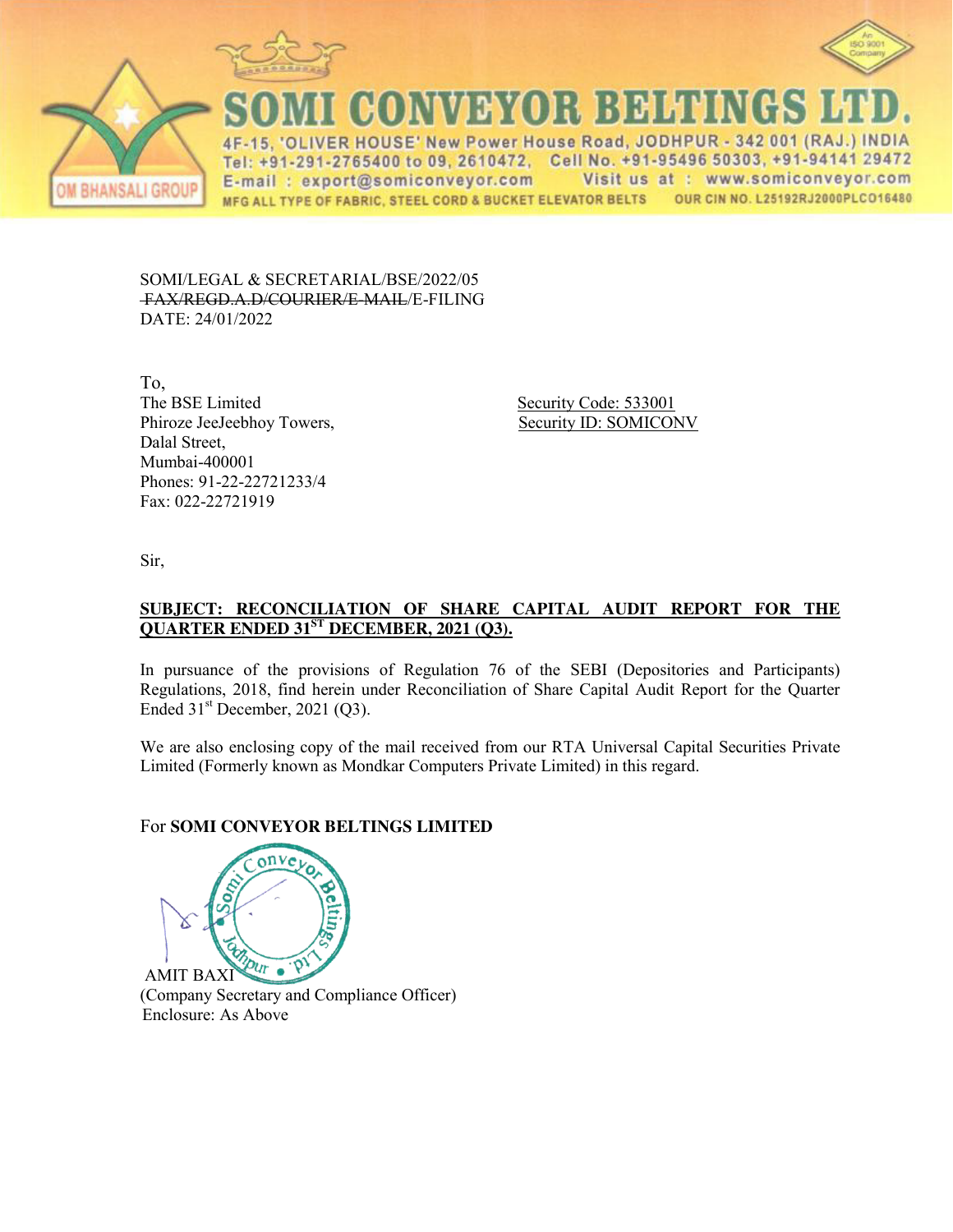

#### **CORPORATE TOWER**

**PLOT NO: 21 & 22 BEHIND BANK OF MAHARASHTRA SECOND PULIYA COMMERCIAL CENTRE CHOPASNI HOUSING BOARD,JODHPUR PHONES: 98285 34248, 98291 34248 E- mail: fcsirabaxi@gmail.com, irabaxi@rediffmail.com** 

#### **RECONCILIATION OF SHARE CAPITAL AUDIT REPORT**

| 1. For Quarter Ended                                                                                                                                                                           |                                                                                                                                         |                 | : $31ST$ December, 2021 (THIRD QUARTER)                                                                    |                   |           |              |  |  |
|------------------------------------------------------------------------------------------------------------------------------------------------------------------------------------------------|-----------------------------------------------------------------------------------------------------------------------------------------|-----------------|------------------------------------------------------------------------------------------------------------|-------------------|-----------|--------------|--|--|
| 2. ISIN                                                                                                                                                                                        |                                                                                                                                         |                 | : INE323J01019                                                                                             |                   |           |              |  |  |
| 3. Face Value                                                                                                                                                                                  |                                                                                                                                         |                 | : Rs. $10/-$                                                                                               |                   |           |              |  |  |
| 4. Name of the Company                                                                                                                                                                         |                                                                                                                                         |                 | : SOMI CONVEYOR BELTINGS LIMITED                                                                           |                   |           |              |  |  |
| 5. Registered Office Address                                                                                                                                                                   |                                                                                                                                         |                 | : 4F-15, "Oliver House", New Power House Road, Jodhpur-342003                                              |                   |           |              |  |  |
| 6. Correspondence Address                                                                                                                                                                      |                                                                                                                                         |                 | : 4F-15, "Oliver House", New Power House Road, Jodhpur-342003                                              |                   |           |              |  |  |
| 7. Telephone & Fax Nos                                                                                                                                                                         |                                                                                                                                         |                 | : Tel: +91-291-2765400, Fax: +91-291-2765410                                                               |                   |           |              |  |  |
| 8. Email address<br>: info@ombhansali.com/csamitbaxi@gmail.com                                                                                                                                 |                                                                                                                                         |                 |                                                                                                            |                   |           |              |  |  |
| 9. Names of the Stock Exchanges where the company's securities are listed: BSE LIMITED, NSE OF INDIA LIMITED                                                                                   |                                                                                                                                         |                 |                                                                                                            |                   |           |              |  |  |
|                                                                                                                                                                                                |                                                                                                                                         |                 | Number of Shares<br>% of the Total issued capital                                                          |                   |           |              |  |  |
| 10. Issued Capital:<br>11. Listed Capital (Exchange-wise): (BSE)                                                                                                                               |                                                                                                                                         |                 | 100%<br>11779656                                                                                           |                   |           |              |  |  |
|                                                                                                                                                                                                |                                                                                                                                         |                 | 100%<br>11779656                                                                                           |                   |           |              |  |  |
|                                                                                                                                                                                                |                                                                                                                                         | (NSE)           |                                                                                                            | 11779656          |           | 100%         |  |  |
| (as per company records)<br>12. Held in dematerialized form in CDSL:                                                                                                                           |                                                                                                                                         |                 |                                                                                                            |                   |           |              |  |  |
|                                                                                                                                                                                                |                                                                                                                                         |                 | 2575876                                                                                                    |                   | 21.87%    |              |  |  |
|                                                                                                                                                                                                | 13. Held in dematerialized form in NSDL:                                                                                                |                 | 8381770                                                                                                    |                   | 71.15%    |              |  |  |
| 14. Physical:                                                                                                                                                                                  |                                                                                                                                         |                 | 822010                                                                                                     |                   |           | 6.98%        |  |  |
| 15. Total No. of shares $(12+13+14)$ :<br>11779656<br>100%                                                                                                                                     |                                                                                                                                         |                 |                                                                                                            |                   |           |              |  |  |
| 16. Reasons for difference if any, between (10&11), (10&15), (11&15): NIL<br>17. Certifying the details of changes in share capital during the quarter under consideration as per Table below: |                                                                                                                                         |                 |                                                                                                            |                   |           |              |  |  |
| Particulars***                                                                                                                                                                                 | No. of Shares                                                                                                                           | Applied/Not     | Listed on Stock                                                                                            | Whether           | Whether   | In-principal |  |  |
|                                                                                                                                                                                                |                                                                                                                                         | Applied for     | Exchanges                                                                                                  | Intimated         | Intimated | approval for |  |  |
|                                                                                                                                                                                                |                                                                                                                                         | listing         | (Specify                                                                                                   | To CDSL           | To NSDL   | SE(Specify   |  |  |
|                                                                                                                                                                                                |                                                                                                                                         |                 | Names)                                                                                                     |                   |           | Names)       |  |  |
| NIL                                                                                                                                                                                            |                                                                                                                                         | -----           |                                                                                                            |                   |           |              |  |  |
|                                                                                                                                                                                                | *** Rights, Bonus, Preferential Issue, ESOPs, Amalgamation, Conversion, Buyback, Capital Reduction, Forfeiture, Any other (to specify). |                 |                                                                                                            |                   |           |              |  |  |
| 18. Register of members is updated (Yes/No): YES<br>If not, updated upto which date: N.A                                                                                                       |                                                                                                                                         |                 |                                                                                                            |                   |           |              |  |  |
| 19. Reference of previous quarter with regards to excess dematerialized shares, .if any: N.A.                                                                                                  |                                                                                                                                         |                 |                                                                                                            |                   |           |              |  |  |
| 20. Has co. resolved the matter mentioned in point no.19 above in current quarter? If not, reason why? N.A.                                                                                    |                                                                                                                                         |                 |                                                                                                            |                   |           |              |  |  |
| 21. Total no. of requests, if any, confirmed after 21 days & the total no. of requests pending beyond 21 days                                                                                  |                                                                                                                                         |                 |                                                                                                            |                   |           |              |  |  |
|                                                                                                                                                                                                | with the reasons for delay:                                                                                                             |                 |                                                                                                            |                   |           |              |  |  |
| Total No. of demat requests                                                                                                                                                                    |                                                                                                                                         | No. of requests | No. of shares                                                                                              | Reasons for delay |           |              |  |  |
| Confirmed after 21 days                                                                                                                                                                        |                                                                                                                                         |                 | <b>NIL</b>                                                                                                 | NIL               | NIL       |              |  |  |
|                                                                                                                                                                                                | Pending for more than 21 days                                                                                                           |                 | NIL<br><b>NIL</b><br><b>NIL</b><br>22. Name, Telephone & Fax No. of the Compliance Officer of the Company: |                   |           |              |  |  |
|                                                                                                                                                                                                |                                                                                                                                         |                 |                                                                                                            |                   |           |              |  |  |
| Mr. Amit Baxi                                                                                                                                                                                  |                                                                                                                                         |                 |                                                                                                            |                   |           |              |  |  |
| 4 F-15, "Oliver House", New Power House Road, Jodhpur-342003<br>Tel.: +91-0291-2765400, Fax: +91-0291-2765410                                                                                  |                                                                                                                                         |                 |                                                                                                            |                   |           |              |  |  |
| 23. Name, Address, Tel. & Fax No., Regn. No. of the Practicing company secretary:                                                                                                              |                                                                                                                                         |                 |                                                                                                            |                   |           |              |  |  |
|                                                                                                                                                                                                |                                                                                                                                         |                 |                                                                                                            |                   |           |              |  |  |

 **CS IRA BAXI, Corporate Tower, Plot No. 21&22, Behind Bank of Maharashtra, 2nd Puliya Commercial Centre, Chopasni Housing Board, Jodhpur, Tel.:+91-0291- 2759987 M. No. 5456; C. P. No. 4712** 

24. Appointment of common agency for share registry work (if yes, name and address): **YES UNIVERSAL CAPITAL SECURITIES PRIVATE LIMITED C 101, 247 Park, LBS Road, Vikhroli West, Mumbai – 400083 Tel: (+91 22) 28207203-05, 28257641, Fax: (+91 22) 28207207**

25. Any other detail that the company secretary may like to provide, (*e.g.* BIFR Company, delisting from SE): **NIL**

**Place: Jodhpur Company Secretary in Practice, FCS: 5456, C.P. No. 4712 UDIN: F005456C0002273832** 

**Date: 24/01/2022 CS IRA BAXI**